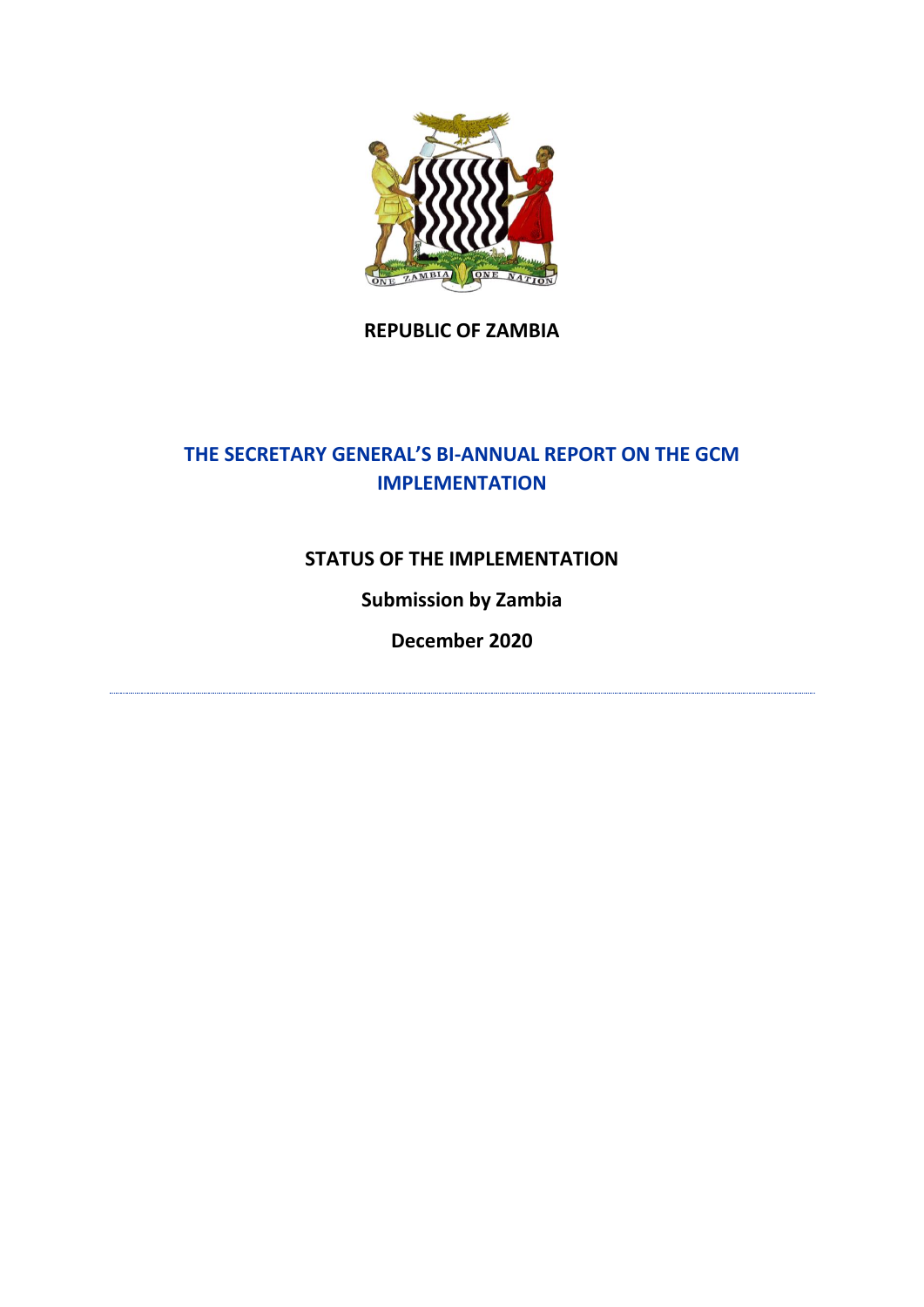The speed, volume, scale and complexity of migration remains unprecedented. The increased globalization and interconnectedness of national states have accelerated the flow of goods, services, ideas and mobility of people beyond national borders [1], with 258 million people living in a country other than their country of birth [2]. Africa's population is relatively young where the age group of 15–24 years is projected to almost double in size, from 231 million to 461 million in the period 2015–2050. Urbanization is projected to increase from 40% in 2015 to 56% by 2050 [3]. Women's migration is also growing in importance. In 2017, female migrants accounted for 47.1 percent of the international migrant stock [4]. In Africa, migration is occurring mostly within the continent at 79% [5]. The Global Compact for Safe, Orderly and Regular Migration (GCM), is a result of decades-long efforts by States, to improve how migration is governed [6].

Zambia has experienced unique and complex migration challenges characterized by mixed migration flows, human trafficking, smuggling of persons and forced displacements. The Zambian Government prioritizes effective migration governance in the Seventh National Development Plan (7NDP) to harness the benefits while countering negative effects of migration. Good migration governance on migration is being promoted through a path of evidence-based decision making and policy development as supported by a [Migration Profile](https://www.iom.int/sites/default/files/country/docs/zambia/zambia_migration_profile_2019.pdf) for the country.

As a country of origin, transit and destination for migration; and by virtue of its hub location, migration presents both challenges and opportunities to Zambia. Expectations are high among stakeholders concerning the GCM as a kick-off point to addressing migration issues and reaffirm the country's commitment to protecting vulnerable migrants. The approach to addressing migration in Zambia is both inclusive and multi-sectoral as it is believed that different sectors are affected in different ways and have a stake in migration.

The GCM is not implemented exclusively but within national priorities and interventions. Zambia pursues an evidence-based migration discourse and policy development. In the space of one year after the adoption of the GCM in 2018, the country developed its first [National](https://www.iom.int/sites/default/files/country/docs/zambia/zambia_migration_profile_2019.pdf)  [Migration Profile.](https://www.iom.int/sites/default/files/country/docs/zambia/zambia_migration_profile_2019.pdf) The Migration Profile was preceded by an assessment on migration related data [7]. The assessment of the [Migration Governance Indicators \(MGI\)](https://www.iom.int/sites/default/files/country/docs/zambia/zambia_migration_governance_indicators_2019.pdf) was yet another milestone, also conducted which highlighted well developed areas and weaknesses (potential areas) concerning migration governance in the country.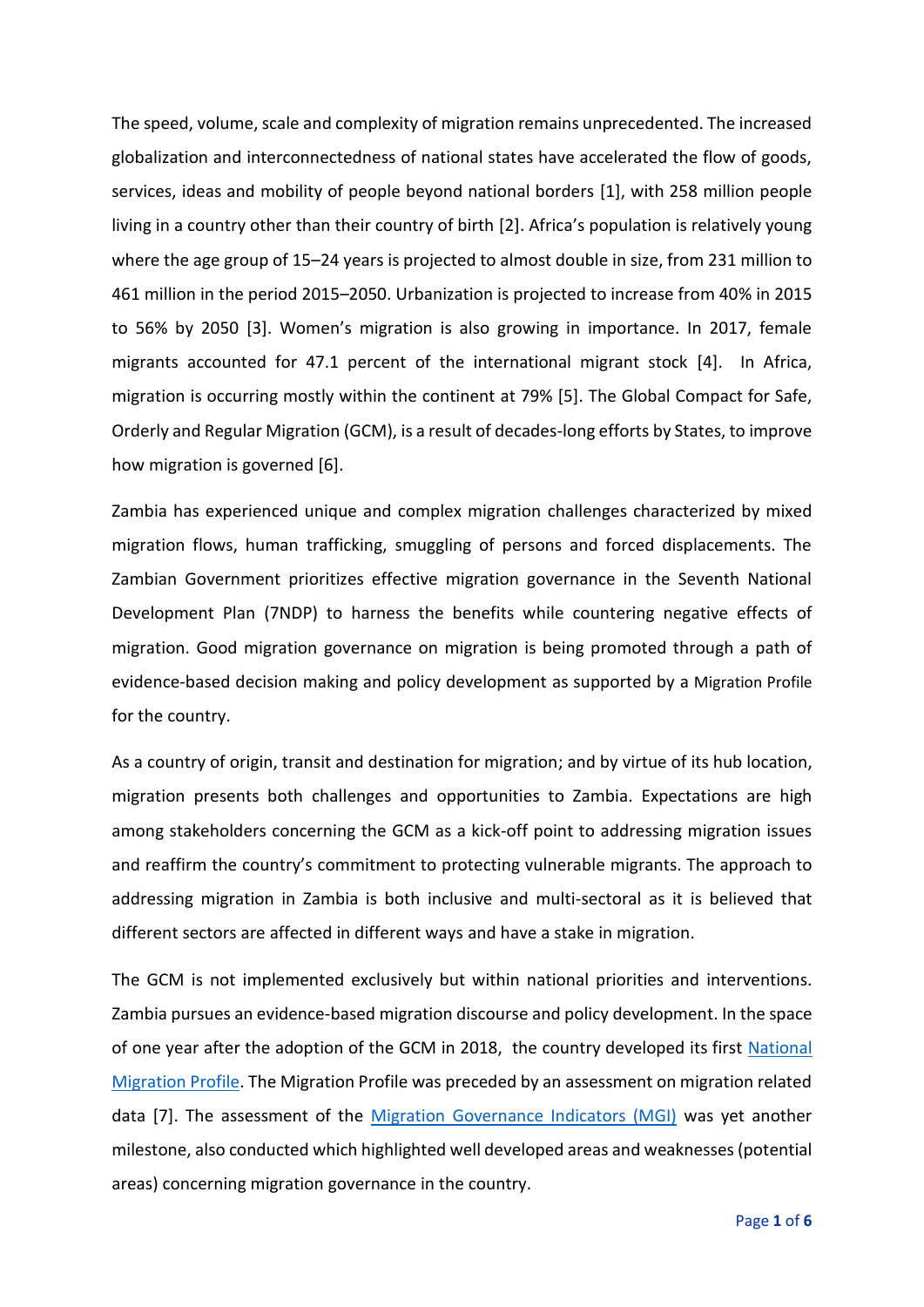In line with the first objective of the GCM, Zambia has made a significant effort to achieve the key milestones on migration data including mainstreaming migration questions into the 2010 National Census and forthcoming 2021 National Census (rescheduled for [2021\)](https://www.lusakatimes.com/2020/09/26/government-reschedules-the-census-of-population-exercise-to-2021/). Further, a module on labour migration and remittances was added to the national Labour Force Survey instruments with data on this module collected since 2018. [The Statistics Act 2018](http://www.parliament.gov.zm/sites/default/files/documents/acts/The%20Statistics%20Act%202018.pdf) was also enacted which among other things, aims to establish a National Statistical System comprising data producers; data suppliers; users; research institutions; higher education institutions; and the media

To improve migrant protection, well-being and mitigate vulnerabilities, the country developed the [National Referral Mechanism \(NRM\)](https://www.iom.int/files/live/sites/iom/files/Country/docs/National-Referral-Mechanism-NRM-for-the-Protection-of-Vulnerable-Migrants-in-Zambia.pdf) in 2014 (revised in 2020). This is a tool which provides guidance on the different stages and types of assistance available to vulnerable migrants requiring protection assistance. It promotes coordination of national stakeholders for the provision of effective and comprehensive protection assistance to selected categories of vulnerable migrants in line with national legal frameworks and international best practices.

To address irregular migration through managing borders and combatting transnational crime, the [Border Management and Trade Facilitation Act of 2018](http://www.parliament.gov.zm/sites/default/files/documents/acts/The%20Boarder%20Management%20Act%20No.%2012%20of%202018.pdf) was enacted. The Act provides for coordinated border management and control for the efficient movement and clearance of goods; gives effect to the provisions of agreements on one-stop border. One of the modern approaches for improving border operations is the establishment of [one-stop](https://www.tralac.org/documents/resources/african-union/1682-osbp-sourcebook-2nd-edition-may-2016/file.html)  [border posts \(OSBPs\).](https://www.tralac.org/documents/resources/african-union/1682-osbp-sourcebook-2nd-edition-may-2016/file.html) Border control and management is the responsibility of the [Department of Immigration](https://eservices.zambiaimmigration.gov.zm/#/home) in Zambia, established under the Immigration and Deportation Act No. 18 of 2010. The Zambia Police Service is also involved in ensuring border security. Zambia Police, through its Interpol National Central Bureau (NCB). The Zambia Revenue Authority (ZRA) is also an important stakeholder in the in curbing the smuggling of goods.

Zambia is an active member of the Migration Dialogue for Southern Africa (MIDSA), an initiative which started in 2000 to create a framework for regular migration dialogue among the Member States of the Southern African Development Community (SADC) so as to enhance inter-state cooperation in an effort to improve migration governance. MIDSA actively promotes well managed intra-regional labour migration and policy dialogue; Zambia is also a signatory to the SADC Protocol on Employment and Labour. The Ministry of Labour and Social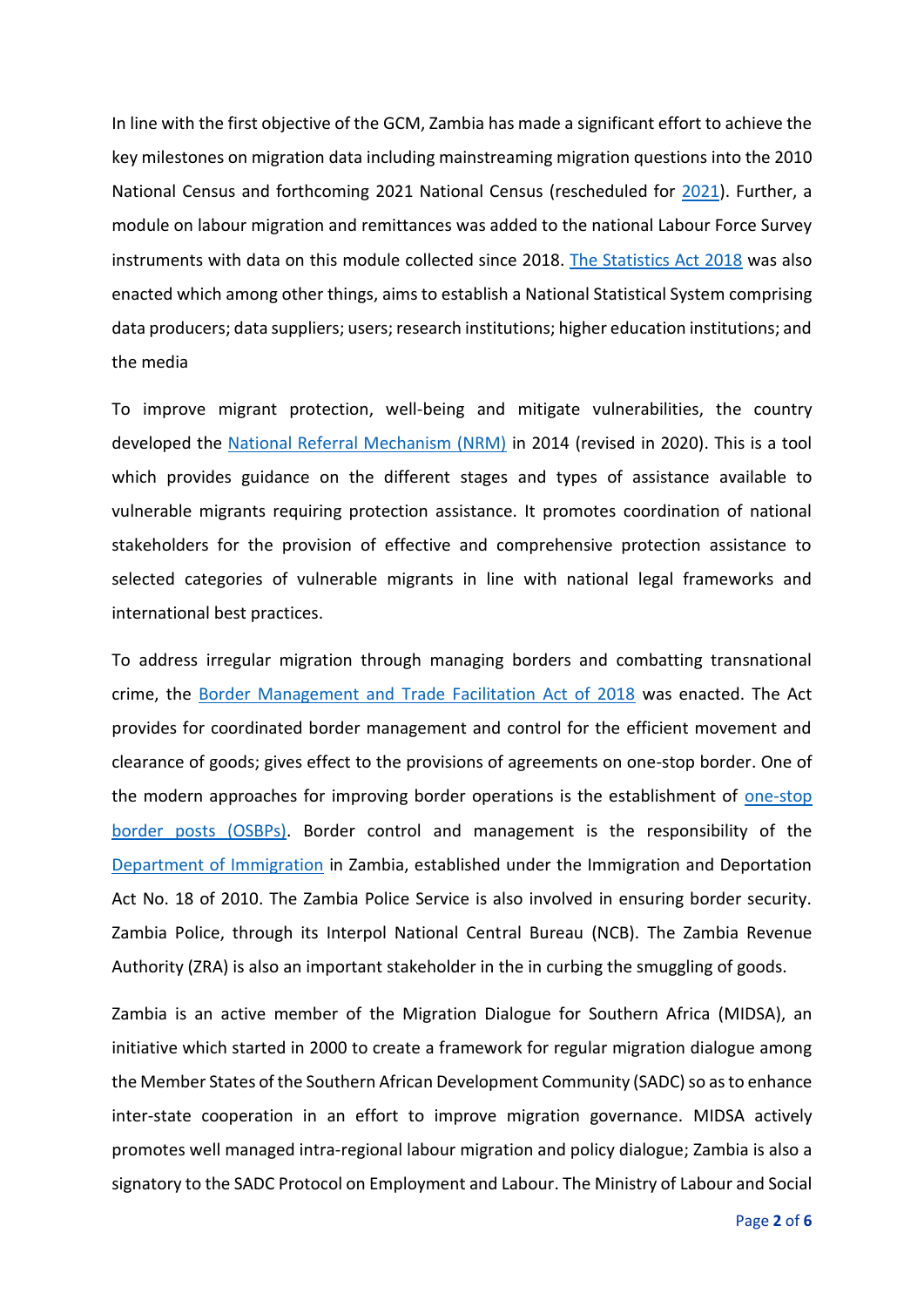Security developed the Labour Market Information System (LMIS) pending operationalization. The system is meant to collect labour migration data through administrative record.

Zambia has committed to the United Nations Sustainable Development Goals (SDGs), under the auspices of the United Nations 2030 Agenda to cover all dimensions of migration in a holistic and comprehensive manner, with emphasis on "leaving no one behind". The Seventh National Development Plan 2017–2021 (7NDP) mainstreams migration, and migration policy development is explicitly mentioned in Pillar 5 [8].

The implementation of the GCM cannot be treated separate from achieving the SDGs as the two frameworks are intertwined. Failure on the implementation of the GCM can directly and indirectly translate into failure to achieve the SDGs. The  $7<sup>th</sup>$  National Development Plan is being implemented congruent with (the 7NDP) cannot be implemented disjointly from the GCM and the SDGs.

The GCM is firmly rooted in the 2030 Agenda and will provide an opportunity to improve the governance of migration, address the challenges associated with it, and to strengthen the contribution of migrants and migration to sustainable development of the country.

#### **BOX 1: Key Messages**

- Given the migration dynamics that Zambia experiences, pursuing effective migration governance is a national priority. Implementing the GCM is the starting point to address migration challenges while maximizing the opportunities.
- As a host country to the population of concern, the GCM presents an opportunity for Zambia to reaffirm its commitment to protect refugees and migrants whilst minimizing the risks and vulnerabilities.
- The implementation of the GCM should consider the national priorities and interventions rather than being exclusive.
- An inclusive and multi-sectoral approach to addressing migration in the spirit of whole-ofgovernment and whole-of-society approach.
- Separating the GCM from the Agenda 2030 is an attempted failure to achieve the sustainable development goals (SDGs) as the two frameworks are intertwined.
- Zambia acknowledges that migration issues cannot be addressed in isolation but require international cooperation.

#### **References**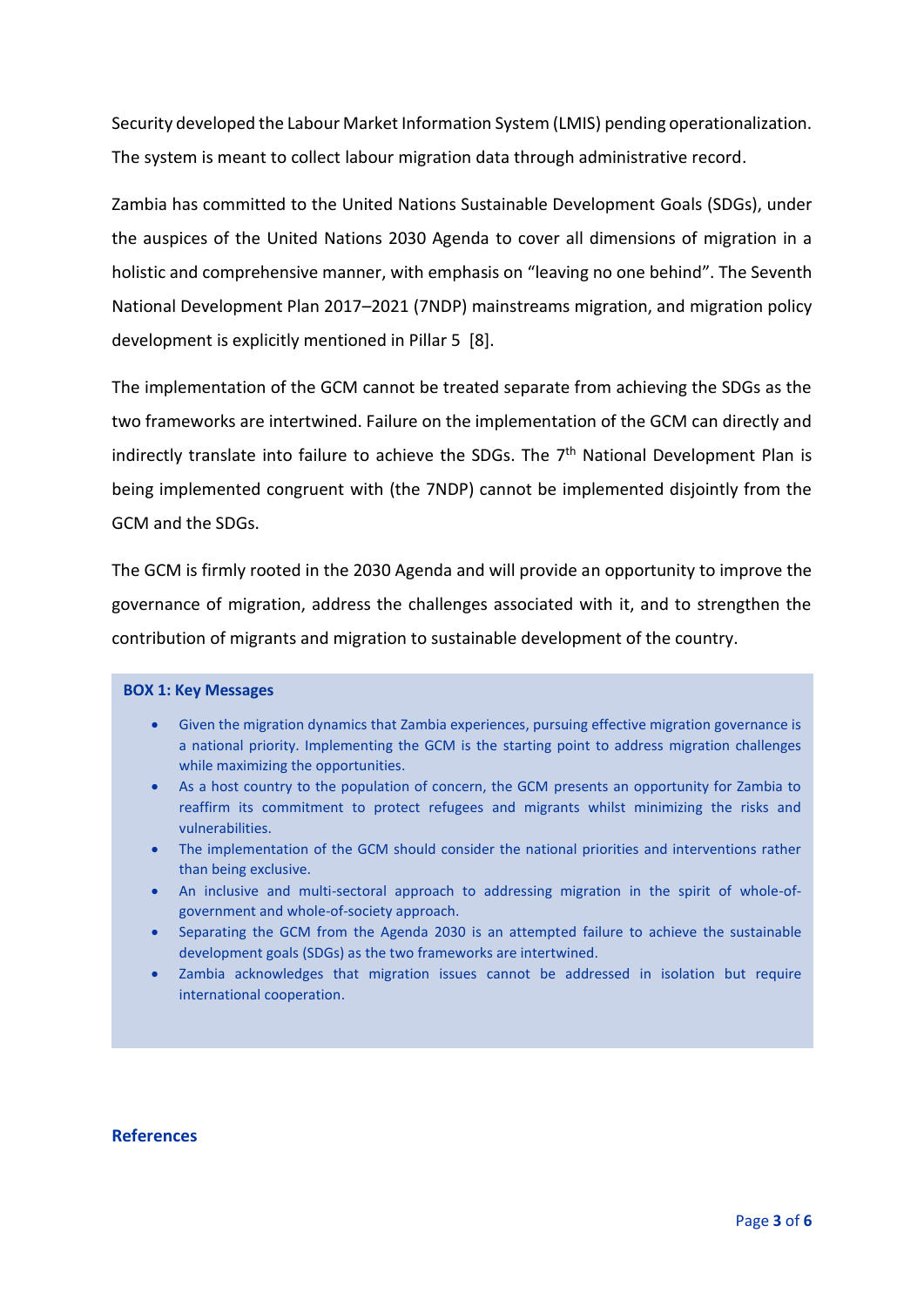- [1] M. Balan, "Migration and Globalization: Challenges and Perspectives," University of Bucharest, Romania and Institute for Economic Forecasting- NIER, Romanian Academy, 2017.
- [2] UNDESA, "New UN DESA report finds numbers of migrants continue to rise," 18 December 2017. [Online]. Available: https://www.un.org/development/desa/en/news/population/international-migrationreport-2017.html. [Accessed 5 September 2019].
- [3] UNCTAD, "Economic Development in Africa Report 2018: Migration for Structural Transformation," United Nations Publications, New York, 2018.
- [4] UNDESA, "Trends in International Migrant Stock: The 2017 revision (United Nations database, POP/DB/MIG/Stock/Rev.2017)," United Nations Department of Economic and Social Affairs, 2017.
- [5] IOM, "Africa Migration Report: Challenging the Narrative," International Organization for Migration, Addis Ababa, Ethiopia, 2020.
- [6] IOM, "World Migration Report 2020," International Organization for Migration, Geneva, Switzerland, 2019.
- [7] IOM, "Migration-related Data Assessment for the Development of a Migration Profile," International Organization for Migration, Lusaka, 2017.
- [8] IOM, "Migration in Zambia: A Country Profile 2019," International Organization for Migration, Lusaka, Zambia, 2019b.
- [9] McKinsey, "People on the Move: Global Migration's Impact and Opportunity," McKinsey & Company, 2016.
- [10] IOM, "Migration Governance Indicators (MGI): A counrty Profile 2019," International Organization for Migration, Geneva, 2019b.
- [11] IOM, "Migration and the 2030 Agenda: A Guide for Practitioners.," International Organizaton for Migration, Geneva, 2018.